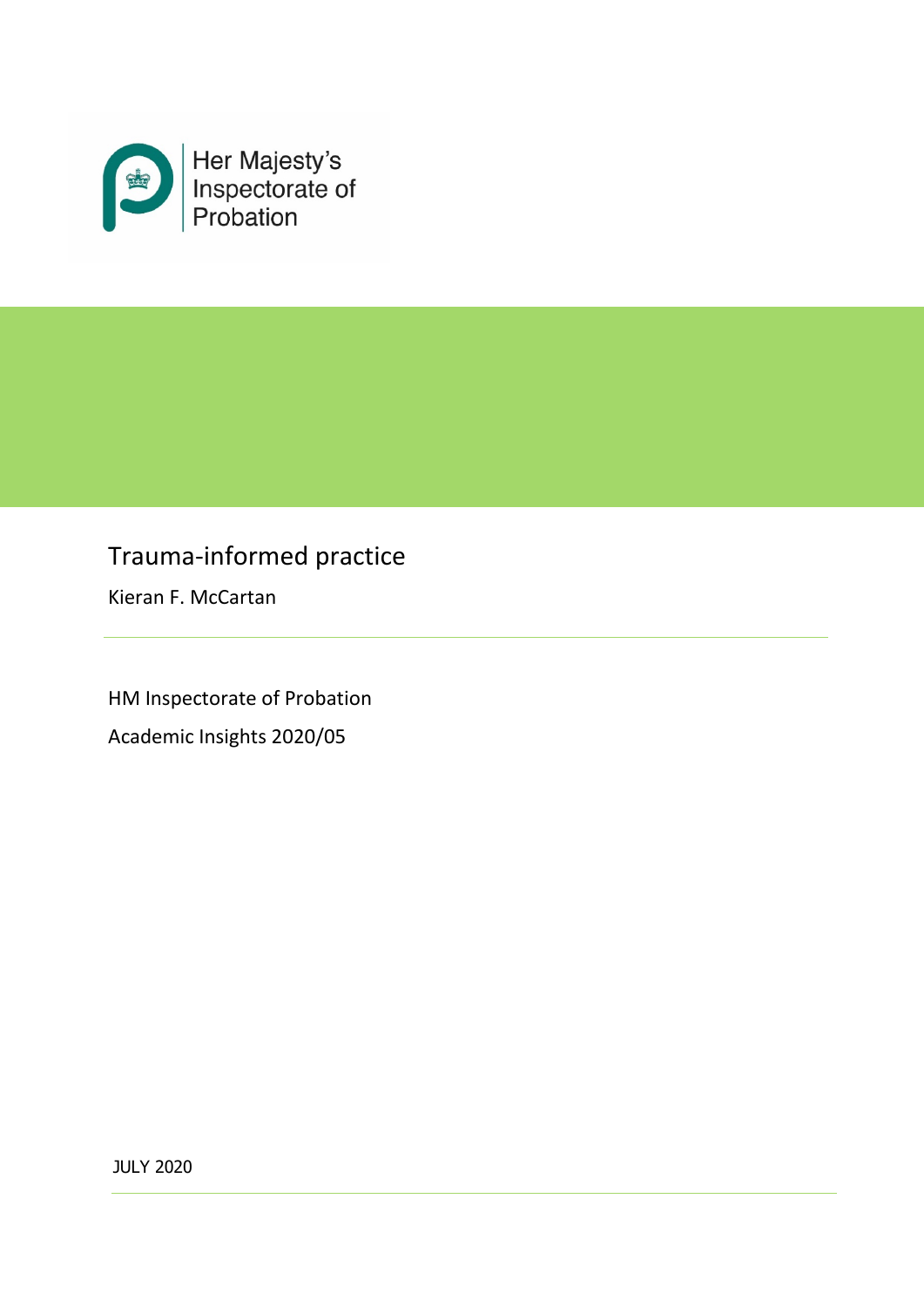# **Contents**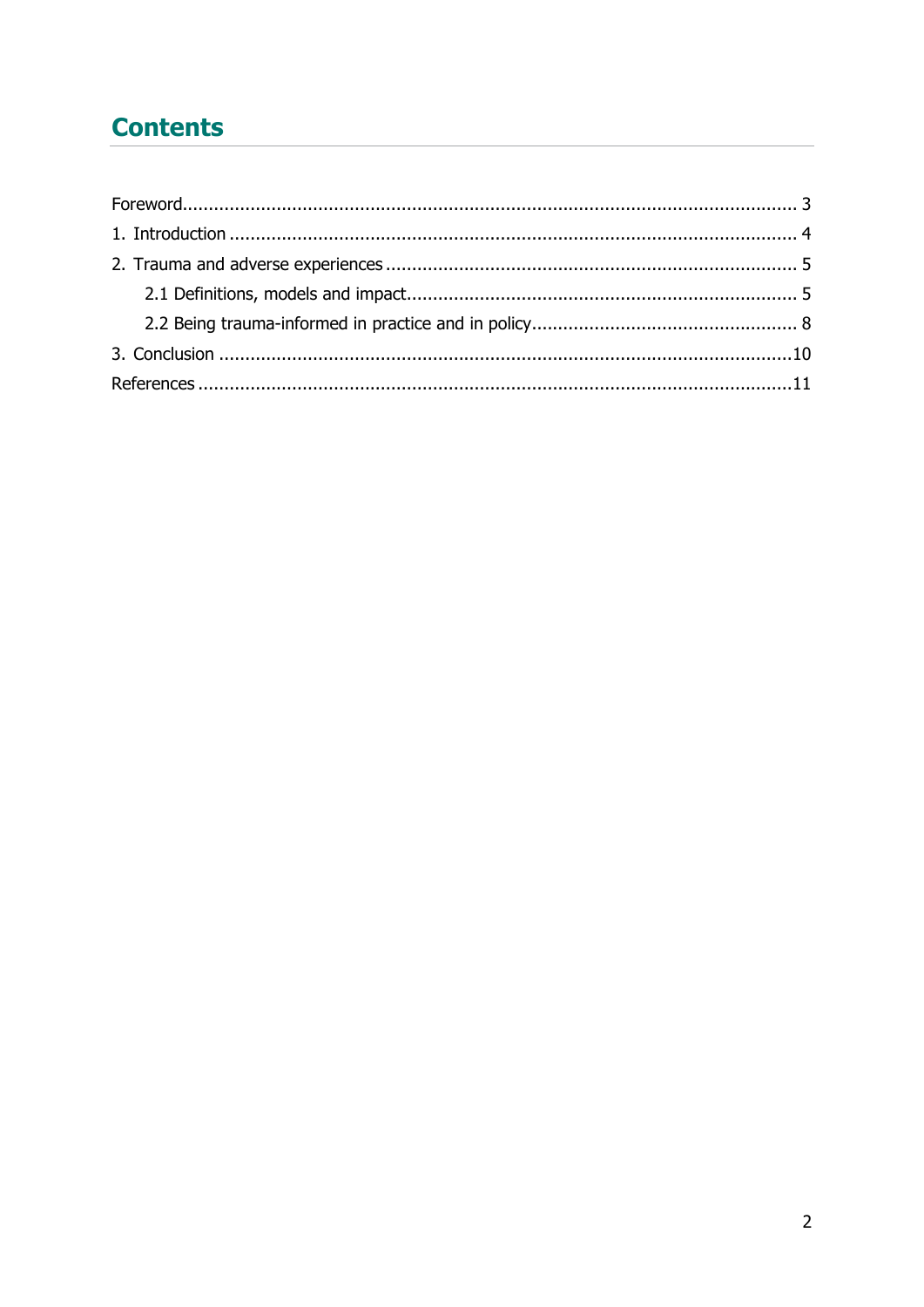### <span id="page-2-0"></span>**Foreword**

HMI Probation is committed to reviewing, developing and promoting the evidence base for high-quality probation and youth offending services. Academic Insights are aimed at all those with an interest in the evidence base. We commission leading academics to present their views on specific topics, assisting with informed debate and aiding understanding of what helps and what hinders probation and youth offending services.

This report was kindly produced by Kieran McCartan, summarising the evidence base around trauma and Adverse Childhood Experiences in the lives of people who have committed offences. A trauma-informed approach is promoted which seeks not to re-traumatise with blame and sanction, but to recognise individual strengths and skills, build confidence and re-educate. It is a person first, service user centred approach that is rooted in desistance and strengths-based models, recognising that the causes and impact of trauma are individualised. To fully adopt such an approach requires organisations to think carefully in terms of policy, practice, place and people. Crucially, staff need to be supported, supervised, and enabled in a pro-active way, while individual service users need to be at the centre of the process, allowing their voices to be heard and enabling them to move forward at a sustainable pace.

 $|U|_{\text{neq}}$ 

**Dr Robin Moore** Head of Research

#### **Author profile**

**Dr Kieran McCartan** is a Professor of Criminology at the University of the West of England in Bristol, an Adjunct Professor at the Queensland University of Technology in Brisbane, and a Visiting Research Fellow at the University of Huddersfield. He has a track record of public, academic, and professional engagement on criminological issues, including the origins and causes of sex offending, and societal responses to sex offenders. Professor McCartan is the international representative on the Association for the Treatment of Sexual Abusers board, the Conference Chair of National Organisation for the Treatment of Abuse, a member of the Confederation of European Probation working group on sexual offences, a member of the ethics committee of Bravehearts, and has advised the Council of Europe, New Zealand Police, Bravehearts, as well as the Department of the Prime Minister and Cabinet, Australia.

**The views expressed in this publication do not necessarily reflect the policy position of HMI Probation.**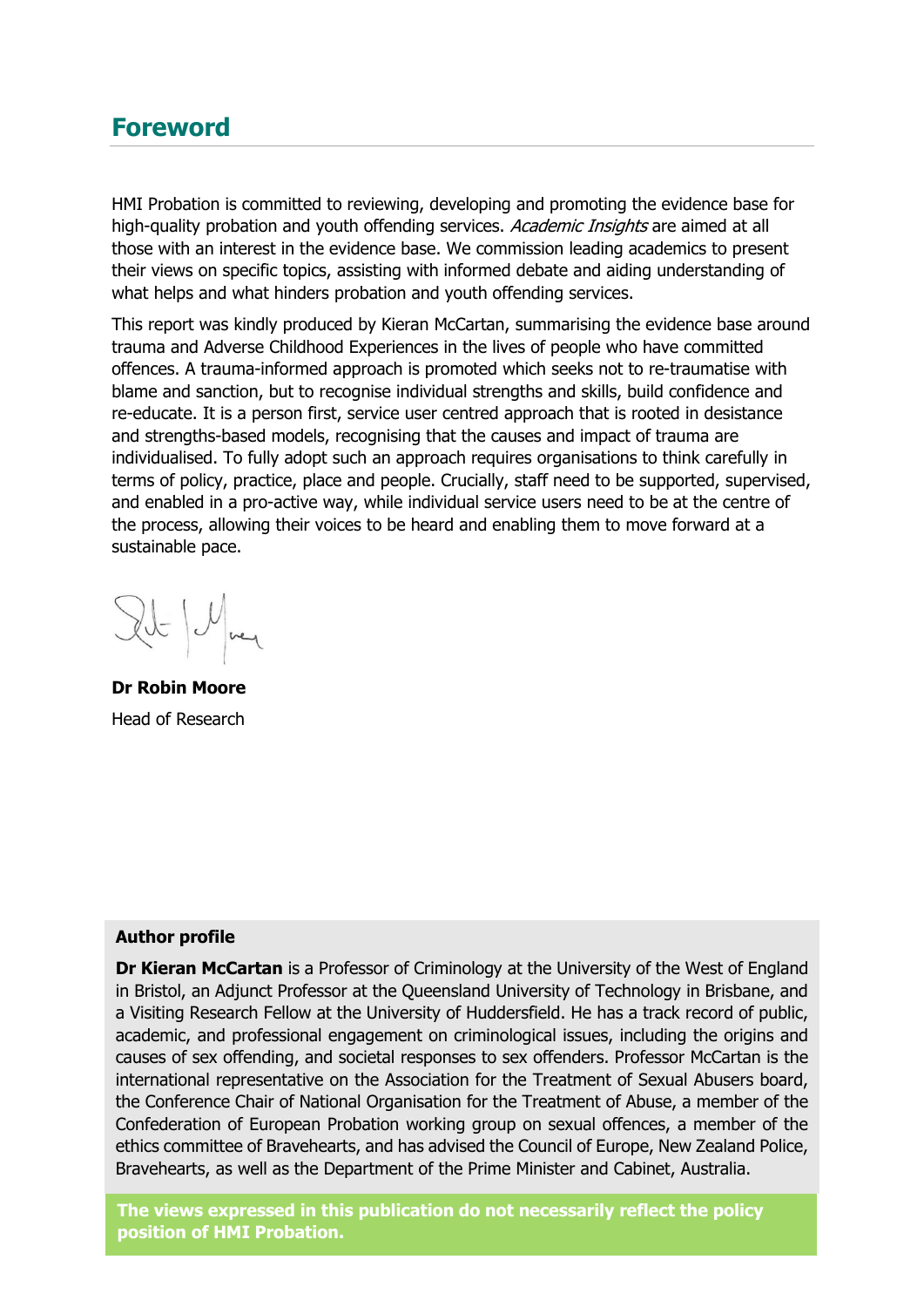# <span id="page-3-0"></span>**1. Introduction**

Offending behaviour does not happen in isolation, there is always a context to it. Understanding what contributes to people's offending behaviour enables us to prevent offending from happening, respond effectively, and manage people at risk of committing a future offence – understanding the aetiology of offending behaviour thus enables us to better prevent (future) offending and protect the public.

In the social sciences we have long debated the impact of nature versus nurture on our behaviours, including offending behaviours. Research and practice tell us that criminogenic behaviour is often impacted by:

- (i) **risk factors** (i.e., factors that increase the likelihood of committing an offence); and/or
- (ii) **protective factors** (i.e., factors that reduce the likelihood of committing an offence)

Increased risk factors and reduced protective factors play a role in whether someone commits a criminal offence or not (Farrington, Loeber and Ttofi, 2014; Serin, Chadwick and Lloyd, 2015). However, less clear is the degree to which these factors play a role in a person's behaviour and the volume of factors needed to impact any given individual. Unfortunately, there is not a simple solution, or a one size fits all model. We need to consider each person who commits an offence as an individual, viewing their own risk as well as protective factors.

The causes of offending behaviour are social, developmental, health and psychological in nature and so we need a multi-disciplinary approach. This means that offending behaviour is linked to an individual's life-course and development, with past experiences having an impact upon current and future behaviour (Le Blanc, 2012). If we can recognise and understand the impact of past events on the lives of people who commit offences, we can support their desistance and help to pro-socially integrate them into society post-conviction.

In this Academic Insights paper, the focus is upon the evidence base around Adverse Childhood Experiences and Trauma in the lives of people who have committed offences, how these have shaped them, and how we can work with them in a trauma-informed way to reduce their reoffending and focus on desistance. Additionally, the paper will consider how we can better prepare staff to be more trauma-informed in their practice and how to engage the service user more effectively.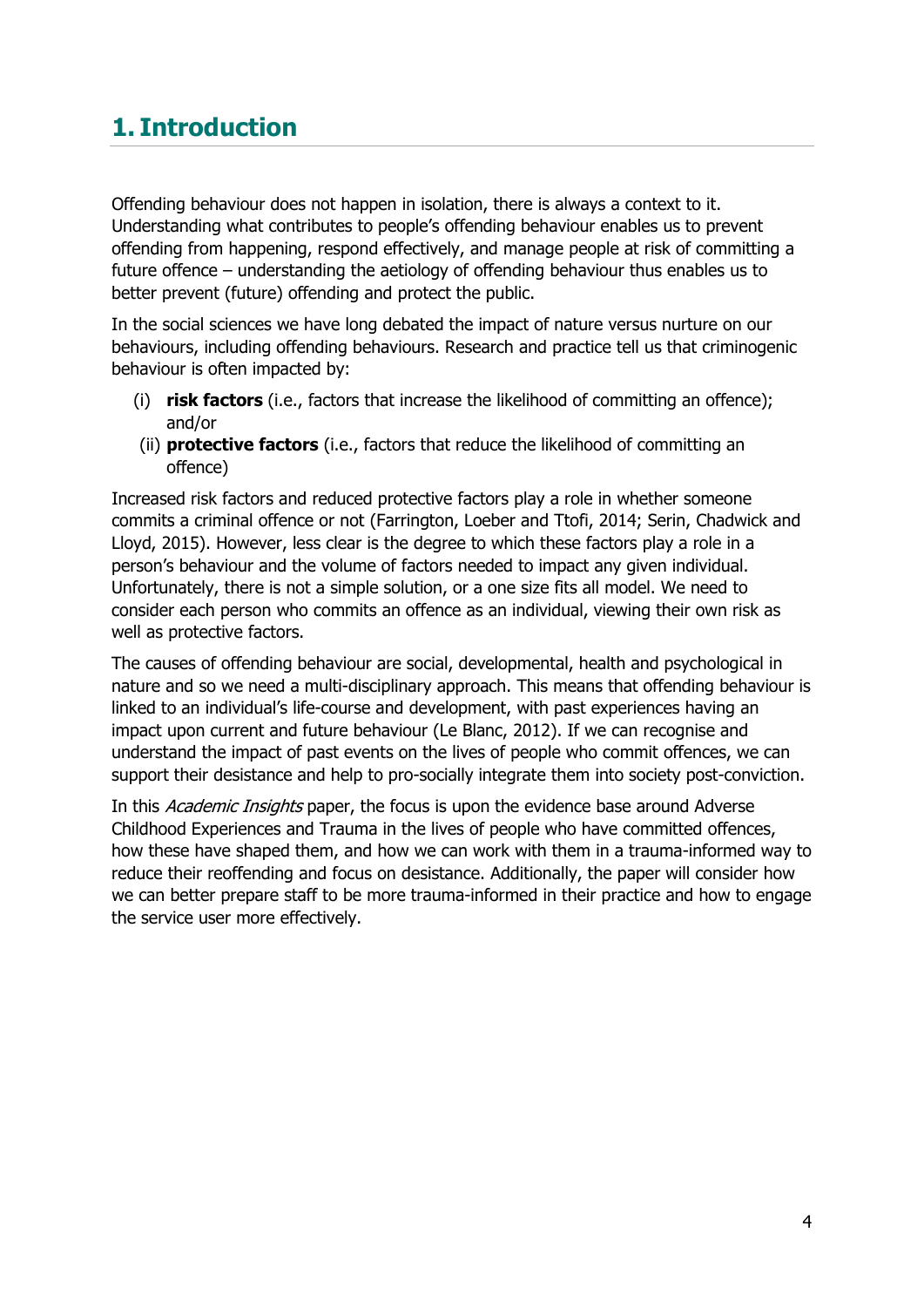## <span id="page-4-0"></span>**2. Trauma and adverse experiences**

One of the most significant and far reaching studies of the causes of criminal behaviour in the UK, supported by international research, has been the long running Cambridge study of crime by West and Farrington (Farrington and West, 1990; Farrington et al., 2006). This longitudinal study on the causes and consequences of criminality has demonstrated that the main aetiological factors are socio-economic status, major life events, personality, childhood development, health, socialisation (community, family, and peers), intelligence and impulsivity. The study demonstrates that the causes of offending behaviour are a blend of nature and nurture, with childhood playing a significant role in determining later behaviour.

Research and existing good practice also demonstrate that the more protective factors you have, the less likely you are to demonstrate criminogenic behaviour (Farrington, Loeber and Ttofi, 2014; Sapona et al., 2015). Therefore, having a positive, pro-social environment is more likely to migrate risk of offending behaviour and enable crime prevention and desistance. Which means that criminality is, in part, a learned behaviour which can be unlearned. Rehabilitation is thus possible for most, and proactive risk management is possible for others, with the appropriate tools and necessary support.

In this paper, we are going to focus on one set of risk factors, trauma, and adversity, and how they impact offending behaviour, as well as how we can implement protective factors to counter them.

#### <span id="page-4-1"></span>**2.1 Definitions, models, and impact**

The ability to recognise psychological and emotional trauma has vastly improved since the mid-20th century through increased research and evidence-informed practice. We now have an improved understanding on the psychological, health, social and behavioural impact of trauma upon individuals as well as broader cultural, socio-economic, and socio-political populations. Despite this, while we may be aware that people who have committed criminal offences have trauma in their lives (even through the extent, nature and impact of that trauma changes with the individual), we do not always acknowledge this in sentence planning, risk management or use it effectively in rehabilitation or reintegration. However, in recent years this has started to change at a policy, practice, and personal level.

#### Explaining trauma

Trauma is a broad and varied concept, but fundamentally is a severely distressing or disturbing experience that has an impact on an individual or their broader social network (Mind, 2020; Substance Abuse and Mental Health Services Administration, 2014). This means that trauma can be psychological, emotional or physical in nature, with examples including societal events/experiences (i.e., natural disasters, terrorist attacks, COVID-19, etc) or personal events/experiences (i.e., interpersonal violence, sexual abuse, break up/divorce, neglect, disabling conditions, etc). Also, trauma can be linked to:

- a one-off event (i.e., being a victim of a terrorist attack, a rape);
- a series of similar events (i.e. ongoing child sexual abuse or neglect); or
- a combination of a series of diverse events (i.e., being a victim of neglect, childhood sexual abuse and parental divorce)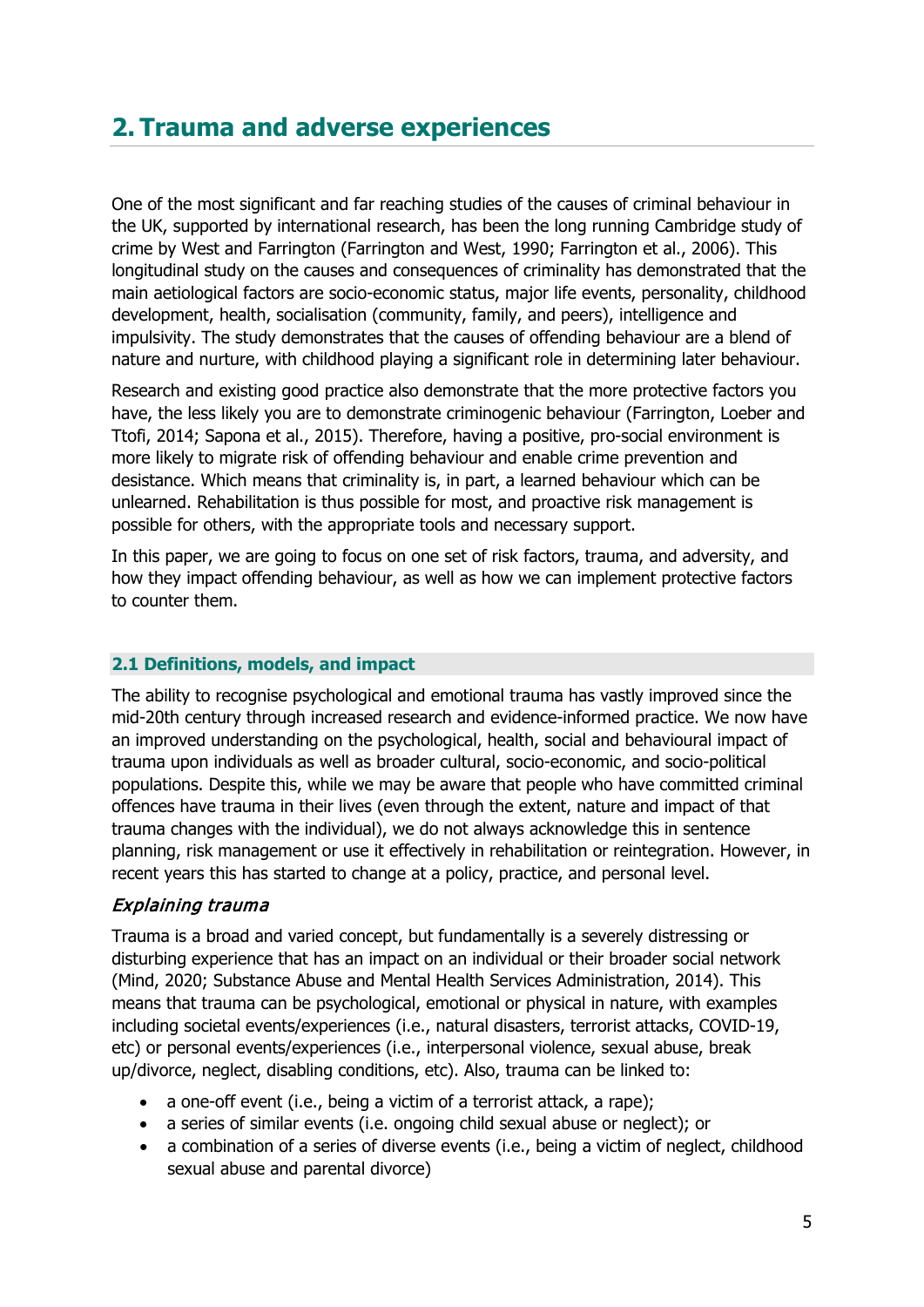Therefore, the causes and impact of trauma are individualised.

### Explaining Adverse Childhood Experiences

Building on the research and work on previous trauma and developmental criminology is the idea of Adverse Childhood Experiences (ACEs) (Public Health Wales, 2015; Scottish government, 2018; British Psychological Society, 2019; Centers for Disease Control and Prevention, 2019). ACEs are negative childhood experiences that can, but do not necessarily, impact a person's behaviour, health, and psychology across their lifespan. The ACEs can be direct or indirect revolving around abuse, neglect, and household dysfunction.



**Figure 1: Three types of ACEs**

(Centers for Disease Control and Prevention)

While anyone can have one or multiple ACEs, there is a relationship with socio-economic and socio-political factors (Public Health Wales, 2015; Scottish government, 2018). Research shows that some populations (i.e., vulnerable populations and populations with a lower social-economic static status) are more likely to have ACEs, with the impact of those ACEs likely to be greater (Walsh et al., 2019).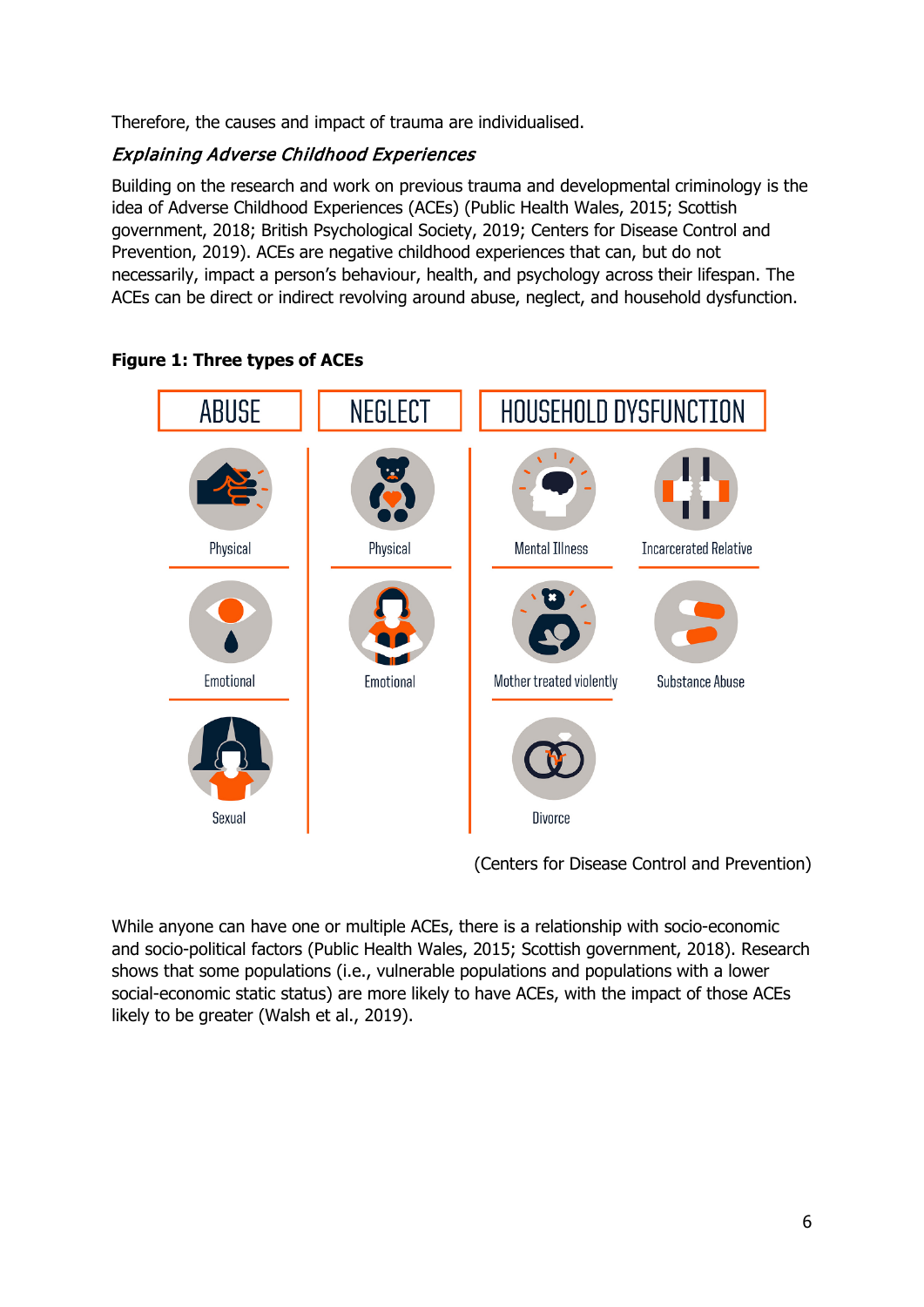### Impact of trauma and adverse experiences

Trauma can directly impact individual mental/emotional health and brain functioning (Fox et al., 2014), with research indicating that trauma and ACEs rewire brain structure through conditioning (Centers for Disease Control and Prevention, 2019; Metzler et al., 2017), resulting in a permanent state of arousal, i.e. fight, flight, freeze etc. The psychological and emotional impact of the trauma, including ACEs, may emerge at different times in a person's life; therefore, not necessarily directly after the traumatic experience but possibly months, years or decades later. Trauma may impact differently on the individual with outcomes including, but not limited to:

- (1) addiction (including, substance abuse or alcoholism)
- (2) sexual problems
- (3) inability to maintain healthy close relationships, friendship and social interactions
- (4) hostility and/or anti-social behaviour
- (5) social withdrawal
- (6) self-destructive behaviours
- (7) impulsive behaviours
- (8) reactive thoughts
- (9) feelings of depression, shame, hopelessness, or despair.

(Substance Abuse and Mental Health Services Administration, 2014a).

Even though research demonstrates a link with anti-social behaviour, violent crime, sexual offending, and domestic violence (Levenson et al., 2014; GIG Cymru and NHS Wales, 2019; Wilkins et al., 2014; Bagliveo et al., 2014), it is important to note that not everyone who experiences trauma, including ACEs, has a negative outcome. Instead, experiencing trauma makes people more at risk of a negative outcome.

With trauma, and ACEs, impacting upon people individually, it means that it is not cumulative (i.e., the more trauma or ACEs that you have the more that you are impacted) or type dependent (i.e., the more severe the trauma or ACE is the worse impact it has) in its impact. Therefore, a person could be severely adversely impacted by one traumatic event, while another person may not be adversely impacted by multiple traumatic events. While research does indicate that the more ACEs you have, the more likely you are to be at risk of adverse outcomes (Zelelchoski, 2016; Public Health Wales, 2015; Scottish government, 2018; British Psychological Society, 2019; Centers for Disease Control and Prevention, 2019), this is not an exact science and we would warn against seeing it as such.

Instead, trauma and ACEs should be viewed as a warning sign that the individual in question has been in a traumatic situation and that they may need help and support to enable them to move forward in a healthy fashion. Therefore, the impact of trauma, and ACEs, can be reduced through effective and appropriate interventions (Rowles and McCartan, 2019). Reducing the impact of ACEs takes time and may not totally eradicate harmful behaviour for everyone. For most, we can expect harm reduction, for many desistance, and for some we anticipate risk management, not cure. But the earlier we introduce holistic, supportive, and appropriate social-emotional interventions, the greater likelihood of reducing the impact of ACEs and trauma across the lifespan.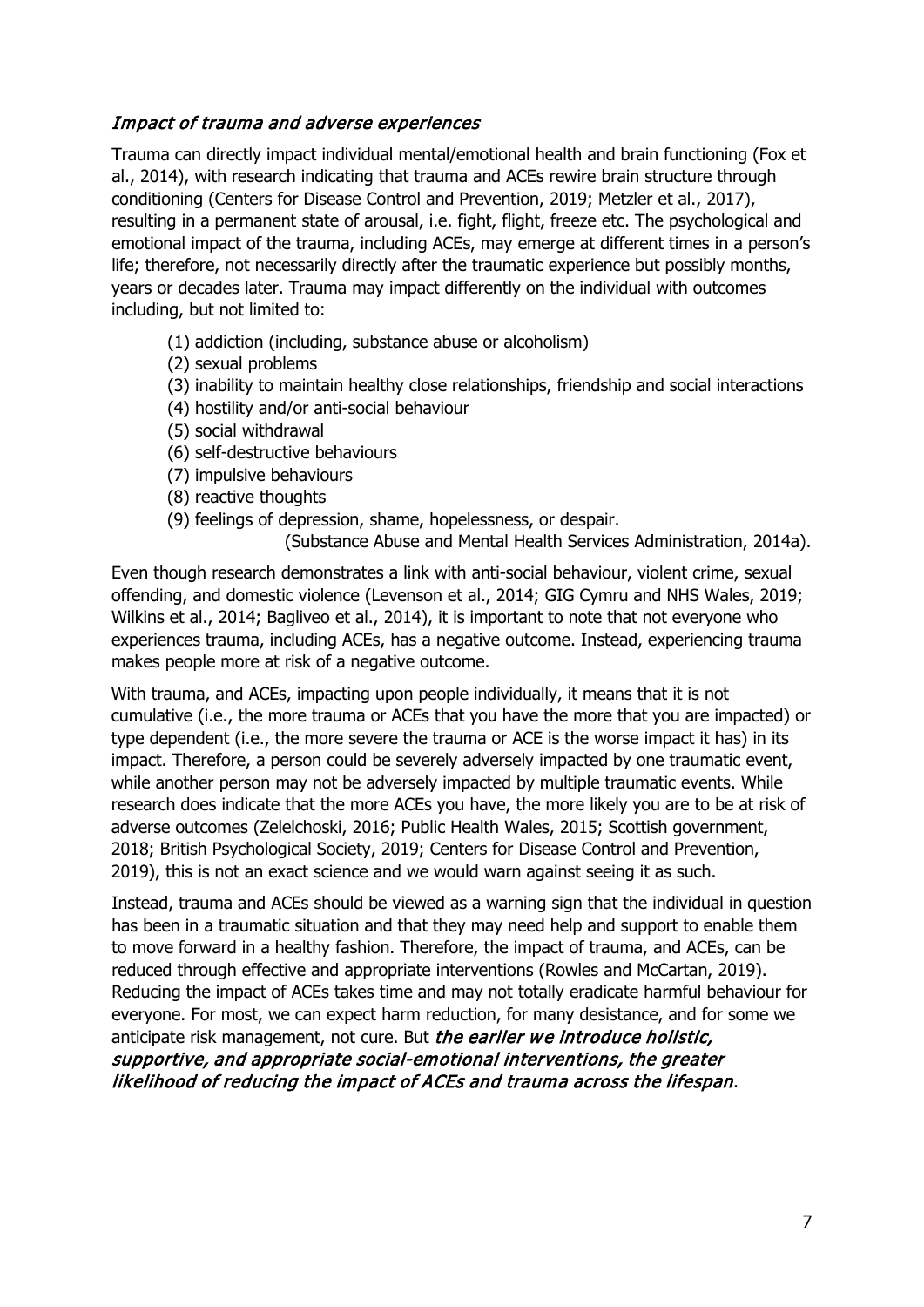#### <span id="page-7-0"></span>**2.2 Being trauma-informed in practice and in policy**

Being aware of past trauma means that we can understand why some individuals engage in criminogenic behaviour, in relation to both initial offending and reoffending. But how do we adapt our practice to reflect this?

#### What is a trauma-informed approach?

Being trauma-informed means recognising the impact that trauma, including but not limited to ACEs, has on an individual and in acknowledging this, providing appropriate support to that person. A trauma-informed approach is a change of perspective from "What's wrong with you?" to "What happened to you?". A trauma-informed approach seeks not to re-traumatise with blame and sanction, but to recognise strengths and skills, build confidence and re-educate – embedding new coping skills to enable recognition and regulation of behaviour (Substance Abuse and Mental Health Services Administration, 2014b). Therefore, it fits into the traditional 'Advise, Assist and Befriend' mandate of probation and operates within the 'What Works' framework to help us address the individual needs of the service user and enable them to desist from offending.

#### The importance and use of person first language

In recent years, we have started to adapt the way that we think about the people that we work with; we are becoming more person centred rather than label orientated. The criminological literature often talks about the negative impact of labelling people who have committed offences (Bernburg, 2009; Bedell et al, 2019), indicating that referring to people by their offence, as an offender, increases the likelihood that they will always see themselves in this light and, therefore, be less likely to change and desist from future offending (McCartan, Harris and Prescott, 2019). Taking a person first approach thus means that:

- you are person centred;
- you recognise that the person is more than their offence; and
- you believe that the individual can change.

A person first approach is in line with a trauma-informed approach, recognising that a person's behaviour (in this instance their criminal behaviour) is a cumulation of their experiences, and that by confronting past trauma and ACEs they can desist from offending in the future.

#### The link between being person first, trauma-informed and desistance

Trauma-informed approaches are rooted in strength-based research and practice (i.e., Risk Need Responsivity and the Good Lives Model) which emphasise that offending behaviour is only one part of the characteristics of an individual (Willis and Ward, 2013). Strengths-based interventions highlight that to reduce reoffending, we need to focus on the positive aspects of the individuals that we work with, their protective factors, not just the risk factors (Kewley, 2016).

Desistance is rooted in the life course and development of an individual and focuses on the way that they can learn to stop offending and change their lives (Maruna and Mann, 2019). This is important in terms of reintegration as many people, because of past trauma and ACEs, may not have been fully or appropriately integrated in the first place. Taking a trauma-informed approach enables the service user to recognise that they are being heard,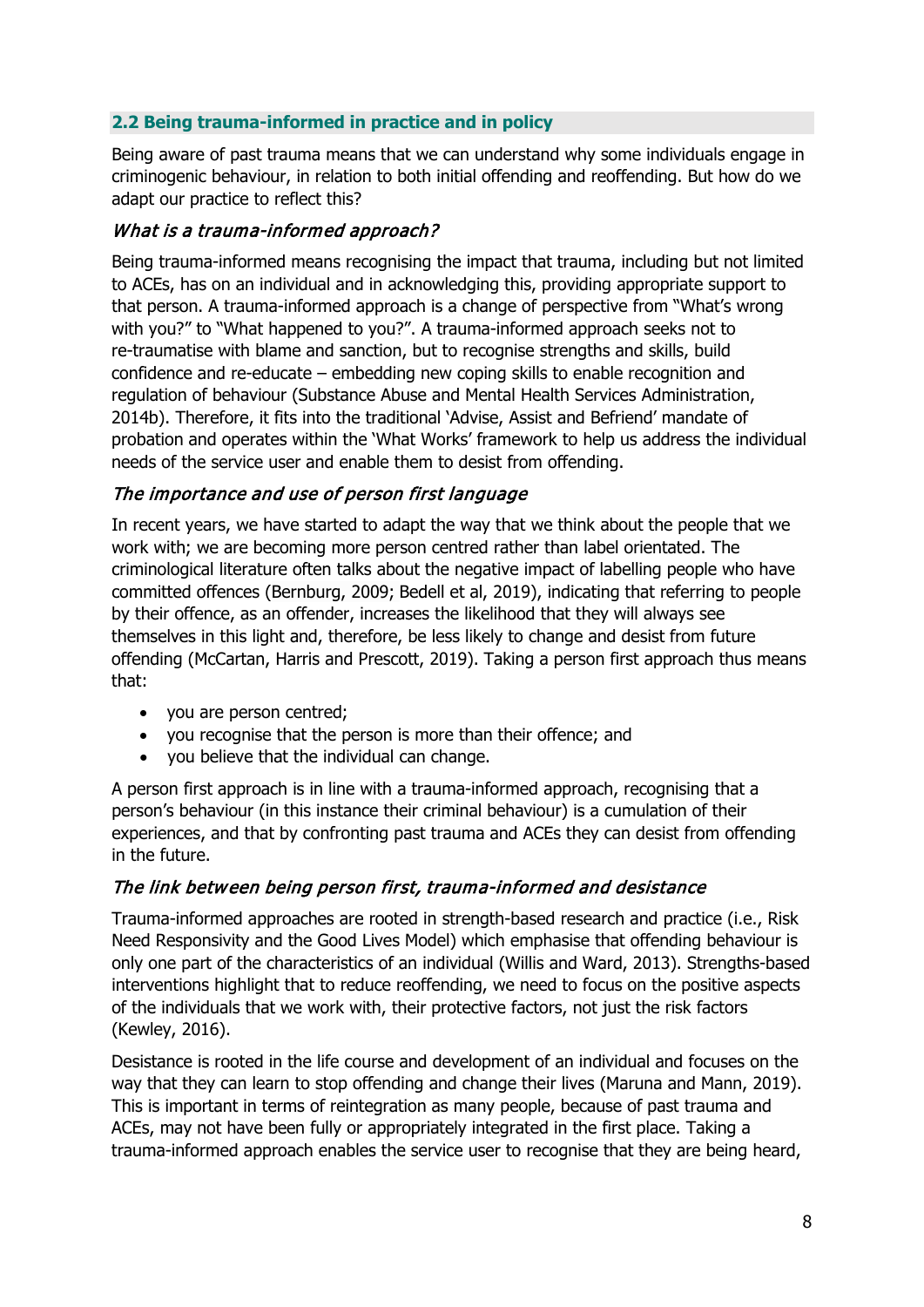supported, and enabled to change which means that they can own their desistance (Rowles and McCartan, 2019).

Additionally, there are benefits to staff who become enablers of change rather than managers of change. They become fully aware of how desistance can feed into prevention and a reduction in first time offending.

### **Developing a trauma-informed workforce**

In developing a person first, trauma-informed workforce we need to place the individual service user at the centre of the process, allowing their voice to be heard and enabling them to move forward at a sustainable pace; promoting desistance, behaviour change, harm reduction and prevention. A trauma-informed approach can be framed in terms of policy, practice, place, and people:

- **Policy:** Workplaces need to have trauma-informed practice embedded at a policy level, ensuring it is a key plank in all organisational policies and factored into the development of new policies. An organisation can then demonstrate that being trauma-informed is at the core of its ethos and business.
- **Practice**: Being trauma-informed should be part of the day to day practice in an organisation; it should be constantly considered and developed. It should be written into all aspects of the organisation's activities and be reflected in development, planning and maintenance of all working practices. It should be the subject of clear leadership in all parts of the organisation. This may mean that trauma-informed practice is recognised as a Key Performance Indicator against which all practice is measured.
- **Place:** Being trauma-informed means that you develop a space for service users that is not trauma inducing or triggering, and where they feel able to engage with treatment, rehabilitation or supervision without feeling that they are at risk of relapse. This is a challenge in criminal justice settings, but one that needs to be considered as the shape, layout and flow of a building may have a traumatic impact on service users in general; especially if their traumatic experiences were criminal justice related.
- **People:** Being trauma-informed means training staff in how best to communicate and interact with service users. This involves staff training, appropriate leadership and awareness raising. Being trauma-informed needs to be at the forefront of practice in all forms of communication, support, and interactions, especially with challenging and difficult service users. In addition, having a trauma-informed workforce means a reflective workforce that is supported, supervised, and enabled in a pro-active way.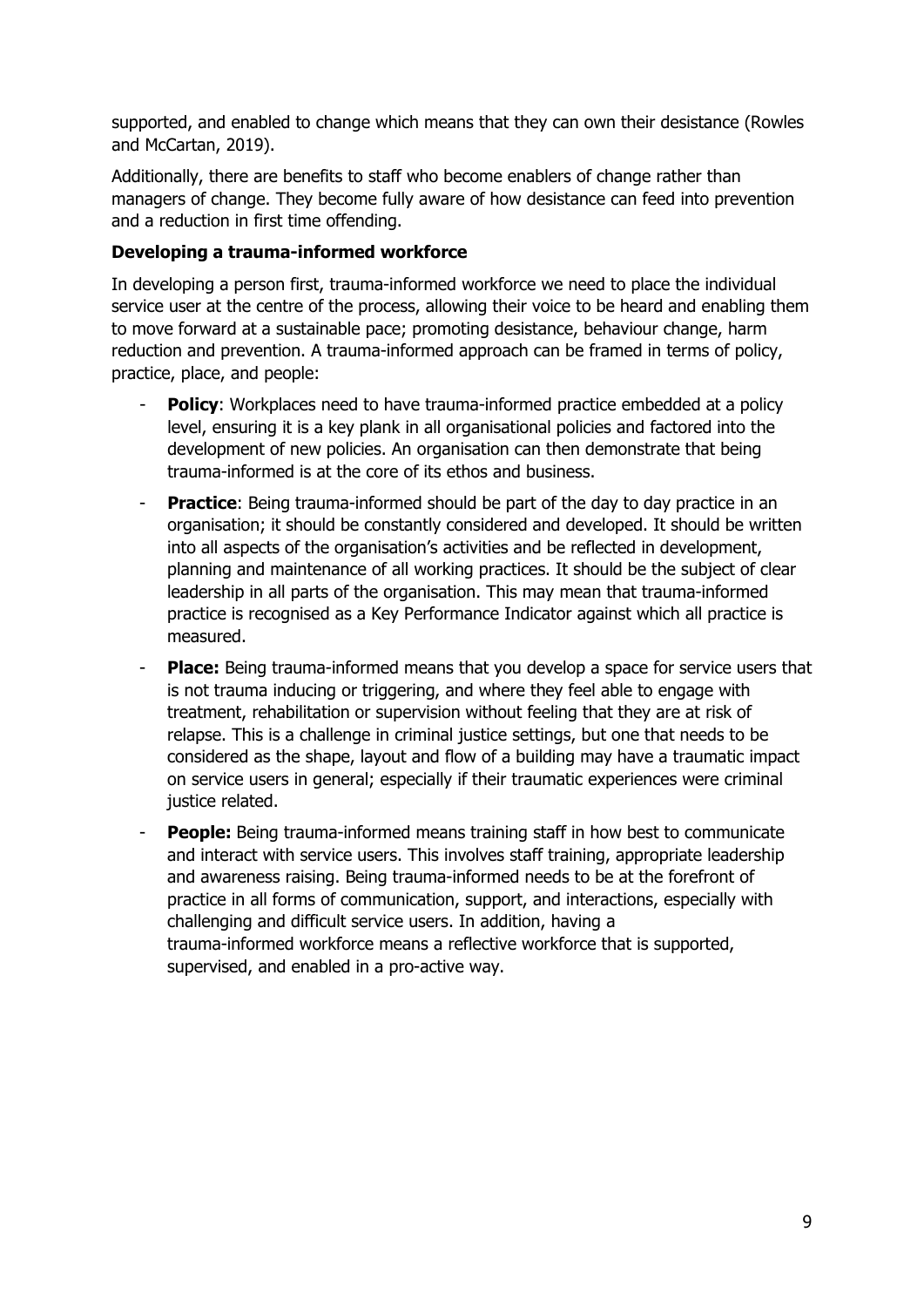# <span id="page-9-0"></span>**3. Conclusion**

Understanding the role of developmental experiences in offending is not a new phenomenon, but it has become apparent that it is a central and essential one. We need multidisciplinary and multi-agency approaches to preventing as well as responding to crime through streamlined services that enable holistic responses. This approach emphasises the importance of being person centred and trauma-informed. If we look at offending behaviour as an outcome based on life course experiences then past trauma, ACEs and other experiences become important. Being trauma-informed is not being overly sympathetic to the person who has committed an offence and does not take away from the victim's experiences. Instead, being trauma-informed supports reintegration by helping a person to have a better understanding of why they committed their offences, enabling them to change their behaviour.

Trauma-informed organisations lead by example and are reflective in all that they do – with changes being made to working cultures and practices where required. In a criminal justice setting, this means taking a person first, service user centred approach that is rooted in desistance through strengths-based models. Crucially, staff are enabled to work in a trauma-informed way, with sufficient training and supervision in place, and service users are heard and supported to move forward at a sustainable pace.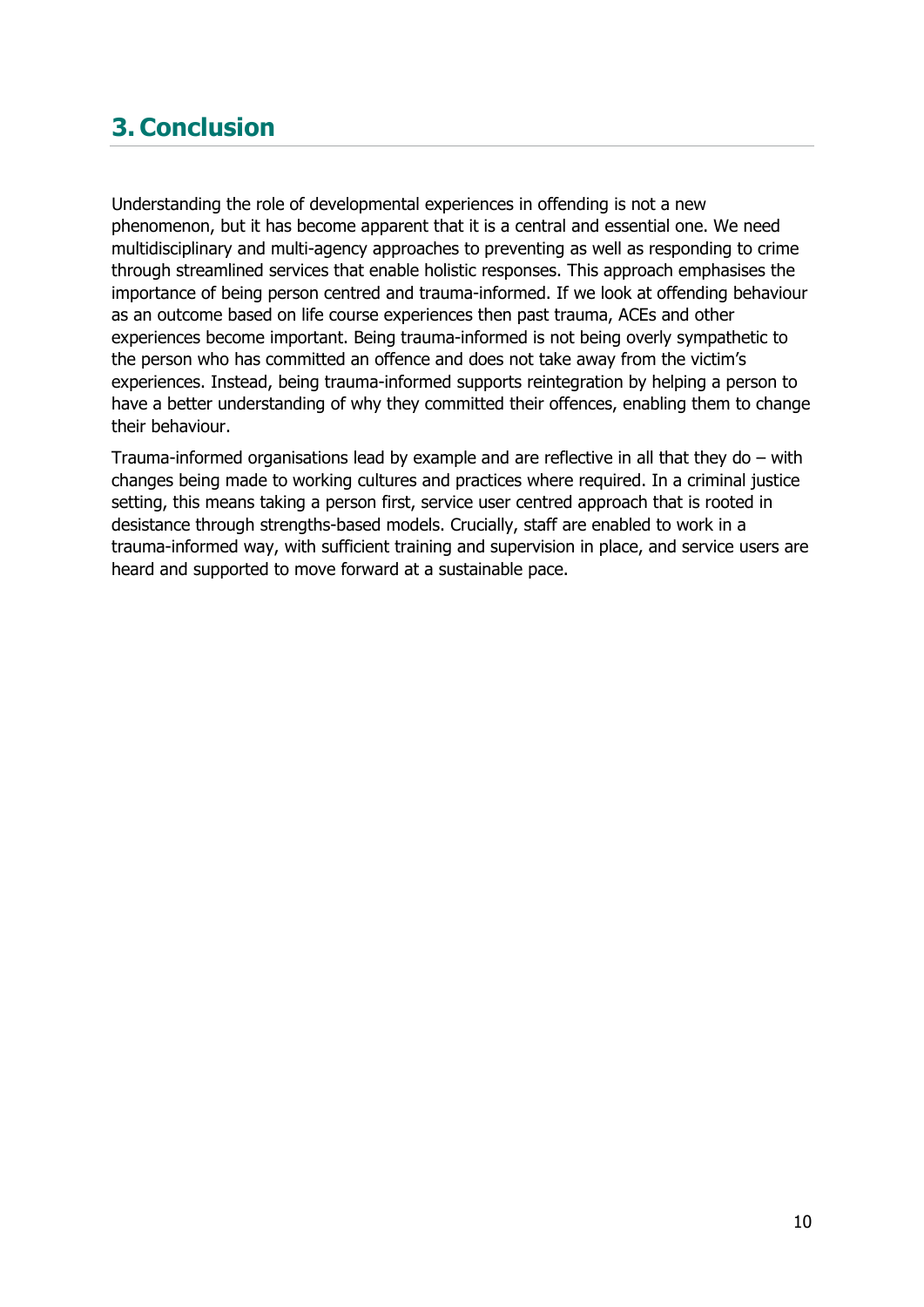## <span id="page-10-0"></span>**References**

Baglivio, M.T., Epps, N., Swartz, K., Huq, M.S., Sheer, A. and Hardt, N.S. (2014). 'The prevalence of Adverse Childhood Experiences (ACE) in the lives of juvenile offenders', Journal of Juvenile Justice, 3, pp. 1-23.

Bedell, P.S., So, M., Morse, D., Kinner, S.A., Ferguson, W.J. and Spaulding, A.C. (2019). 'Corrections for Academic Medicine: The Importance of Using Person-First Language for Individuals Who Have Experienced Incarceration', Academic Medicine, 94:2, pp. 172-175. doi: 10.1097/ACM.0000000000002501

Bernburg, J. G. (2009). 'Labeling Theory', in M.D., Krohn, A.J. Lizotte and G.P. Hall (eds). Handbook on Crime & Deviance. Springer, pp. 187-207.

British Psychological Society (2019). Adverse Childhood Experiences (ACEs). Evidence Briefing. British Psychological Society. Available at: [https://www.bps.org.uk/sites/bps.org.uk/files/Policy/Policy%20-](https://www.bps.org.uk/sites/bps.org.uk/files/Policy/Policy%20-%20Files/Briefing%20Paper%20-%20Adverse%20Childhood%20Experiences.pdf) [%20Files/Briefing%20Paper%20-%20Adverse%20Childhood%20Experiences.pdf](https://www.bps.org.uk/sites/bps.org.uk/files/Policy/Policy%20-%20Files/Briefing%20Paper%20-%20Adverse%20Childhood%20Experiences.pdf)

Centers for Disease Control and Prevention (2019). Preventing Adverse Childhood Experiences (ACEs): Leveraging the Best Available Evidence. National Centre for Injury Prevention and Control. Available at:

<https://www.cdc.gov/violenceprevention/childabuseandneglect/acestudy/index.html> (Accessed: 26 May 2020).

Education Scotland (2018). Nurture, Adverse Childhood Experiences and Trauma informed practice: Making the links between these approaches. Education Scotland.

Farrington, D.P. and West, D.J. (1990). 'The Cambridge Study in Delinquent Development: A long-term follow-up of 411 London males', in H-J. Kerner and G. Kaiser (eds.) Kriminalitat:Personlichkeit, Lebensgeschichte und Verhalten (Criminality: Personality, Behavior and Life History). Berlin: Springer-Verlag, pp. 115-138.

Farrington, D.P. and Ttofi, M.M. (2017). Intergenerational Transmission of Convictions for Different Types of Offences. Stockholm Criminology Symposium, June 20, 2017. [https://www.criminologysymposium.com/download/18.62fc8fb415c2ea10693308ac/1500289](https://www.criminologysymposium.com/download/18.62fc8fb415c2ea10693308ac/1500289611814/TUE08+David+Farrington.pdf) [611814/TUE08+David+Farrington.pdf](https://www.criminologysymposium.com/download/18.62fc8fb415c2ea10693308ac/1500289611814/TUE08+David+Farrington.pdf)

Farrington, D.P., Loeber, R. and Ttofi, M.M. (2012). Risk and Protective Factors for Offending. The Oxford Handbook of Crime Prevention. 10.1093/oxfordhb/9780195398823.013.0003.

Farrington, D.P., Coid, J., Harnett, L., Jolliffe, D., Soteriou, N., Turner, R.E. and West, D.J. (2006). Criminal careers and life success: new findings from the Cambridge Study in Delinquent Development. Home Office research study 299.

Fox, B., Perez, N., Cass, E., Baglivio, M., and Epps, N. (2014). 'Trauma changes everything: Examining the relationship between adverse childhood experiences and serious, violent and chronic juvenile offenders', Child Abuse & Neglect, 46, pp. 163-173.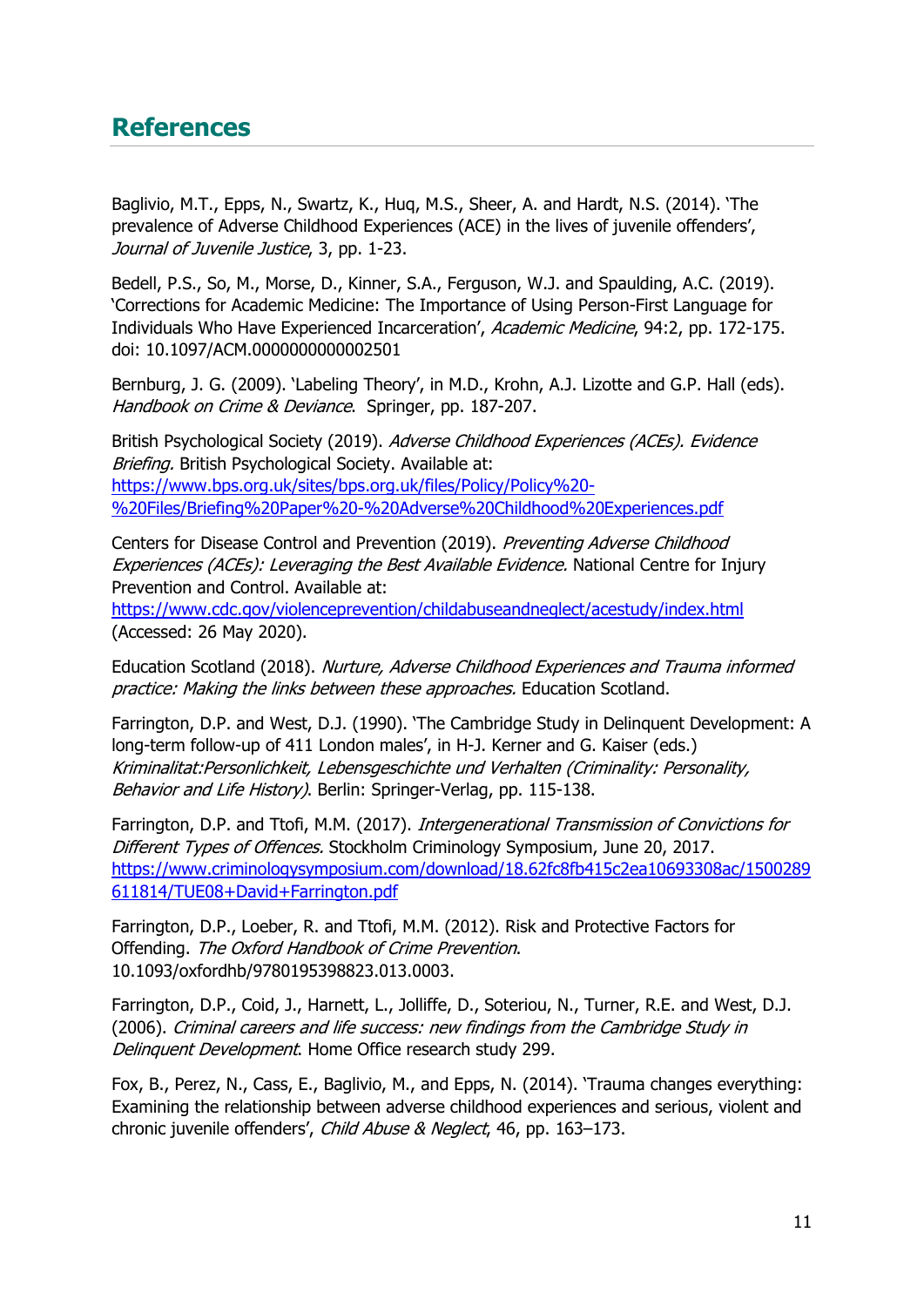GIG Cymru and NHS Wales (2015). Adverse Childhood Experience and their impact of health harming-behaviours in the Welsh Adult Population, Welsh Adverse Childhood Experiences (ACE) Study.

GIG Cymru and NHS Wales (2019). More than eight in ten men in prison suffered childhood adversity. Available at: [https://phw.nhs.wales/news/more-than-eight-in-ten-men-in-prison](https://phw.nhs.wales/news/more-than-eight-in-ten-men-in-prison-suffered-childhood-adversity/)[suffered-childhood-adversity/](https://phw.nhs.wales/news/more-than-eight-in-ten-men-in-prison-suffered-childhood-adversity/) (Accessed: 7 May 2019).

Hanson, R.K. (2018). 'Long-Term Recidivism Studies Show That Desistance Is the Norm', Criminal Justice and Behavior, 45(9), pp. 1340–1346. <https://doi.org/10.1177/0093854818793382>

Kewley, S. (2016). 'Strength based approaches and protective factors from a criminological perspective', Aggression and Violent Behavior, 32. 10.1016/j.avb.2016.11.010.

Le Blanc, M. (2012). 'Twenty-five Years of Developmental Criminology: What We Know, What We Need to Know', in R. Loeber and B. Welsh (eds.) The Future of Criminology. Oxford University Press. Chapter 16.

Levenson, J.S., Willis, G.M. and Prescott, D.S. (2014). 'Adverse Childhood Experiences in the Lives of Male Sex Offenders: Implications for Trauma-Informed Care', Sexual Abuse: A Journal of Research and Treatment, 28(4), pp. 1-20.

Maruna, S. and Mann, R (2019). Reconciling 'Desistance' and 'What Works'. HM Inspectorate of Probation Academic Insights 2019/1

McCartan, K.F., Harris, D.A. and Prescott, D.S. (in press). 'Seen and Not Heard: The [Service](https://uwe-repository.worktribe.com/output/848049) User's [Experience](https://uwe-repository.worktribe.com/output/848049) Through the Justice System of Individuals Convicted of Sexual [Offenses',](https://uwe-repository.worktribe.com/output/848049) International Journal of Offender Therapy and Comparative Criminology.

Metzler, M., Merrick, M.T., Klevens, J., Ports, K.A., and Ford, D.C. (2017). 'Adverse childhood experiences and life opportunities: Shifting the narrative', External Children and Youth Services Review, 72, pp. 141–149

Mind (2020). Trauma. Available at: [https://www.mind.org.uk/information-support/types-of](https://www.mind.org.uk/information-support/types-of-mental-health-problems/trauma/about-trauma/)[mental-health-problems/trauma/about-trauma/](https://www.mind.org.uk/information-support/types-of-mental-health-problems/trauma/about-trauma/) (Accessed: 26 May 2020).

Ministry of Justice (2018). Strengthening probation, building confidence. Ministry of Justice. CM 9613.

Moffitt, T. and Caspi, A. (2001). 'Childhood predictors differentiate life-course persistent and adolescence-limited antisocial pathways among males and females', Development and Psychopathology, 13(2), pp. 355-375. doi:10.1017/S0954579401002097

Rocque, M., Posick, C., Marshall, I.H. and Piquero, A.R. (2015). 'A comparative, crosscultural criminal career analysis', European Journal of Criminology, 12(4), pp. 400-419. <https://doi.org/10.1177/1477370815579951>

Rowles, L. and McCartan, K. (2019). ['Rehabilitation](https://uwe-repository.worktribe.com/output/4675826) – A new perspective for a new era', in A. Frater and A. Fox (eds.) Crime and Consequence. The Monument Fellowship, pp. 21-29.

Sapona, M., Bisset, C., Conlong, A-M. and Matthews, B. (2015). What Works to Reduce Reoffending: A Summary of the Evidence. Justice Analytical Services. Scottish Government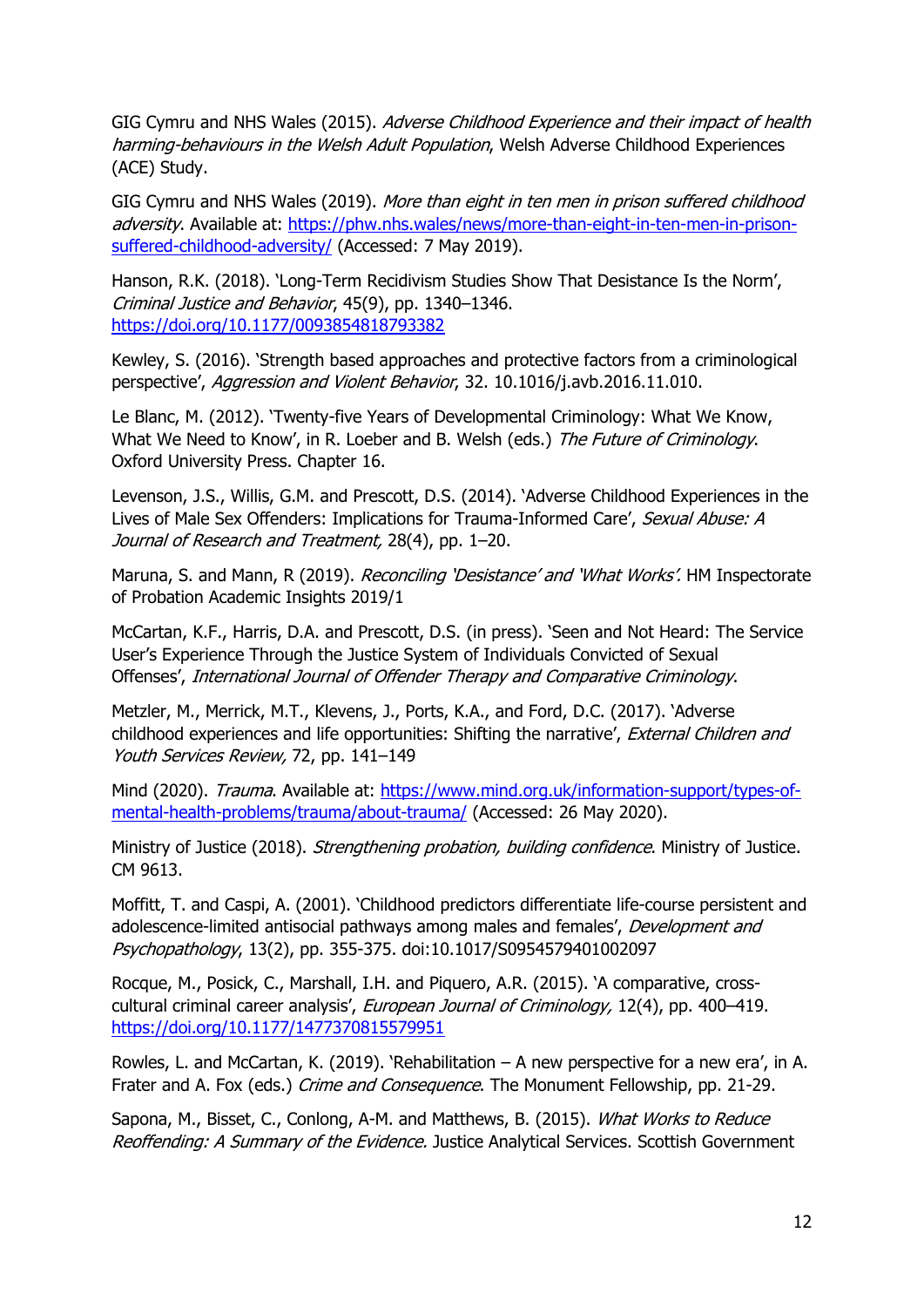Scottish Children and Families Directorate (2018). Adverse Childhood Experiences (ACEs). Available at: [www.gov.scot/publications/adverse-childhood-experiences/](http://www.gov.scot/publications/adverse-childhood-experiences/) (Accessed 5 April 2019).

Serin, R. C., Chadwick, N. and Lloyd, C.D. (2016). 'Dynamic risk and protective factors', Psychology, Crime & Law, 22:1-2, pp. 151- 170, DOI: [10.1080/1068316X.2015.1112013](https://doi.org/10.1080/1068316X.2015.1112013)

Substance Abuse and Mental Health Services Administration (2014a). 'Understanding the Impact of Trauma', Trauma-Informed Care in Behavioral Health Services. Treatment Improvement Protocol (TIP) Series, No. 57 (Chapter 3). Rockville (MD): Center for Substance Abuse Treatment (US).

Substance Abuse and Mental Health Services Administration (2014b). SAMHSA's Concept of Trauma and Guidance for <sup>a</sup> Trauma-Informed Approach. U.S. Department of Health and Human Services.

Walsh, D., McCartney, G., Smith, M. and Armour, G. (2019). 'Relationship between childhood socioeconomic position and adverse childhood experiences (ACEs): a systematic review', J Epidemiol Community Health, 73, pp. 1087-1093.

Willis, G. and Ward, T. (2013). The Good Lives Model: Does It Work? Preliminary Evidence. What Works in Offender Rehabilitation: An Evidence-Based Approach to Assessment and Treatment. pp. 305-317. 10.1002/9781118320655.

Zelechoski, A.D. (2016). 'Trauma, adverse experience, and offending', in K. Heilbrun, D. DeMatteo and N.E.S. Goldstein (eds.) APA handbooks in psychology®. APA handbook of psychology and juvenile justice. American Psychological Association, pp. 325- 342. [https://doi.org/10.1037/14643-015](https://psycnet.apa.org/doi/10.1037/14643-015)